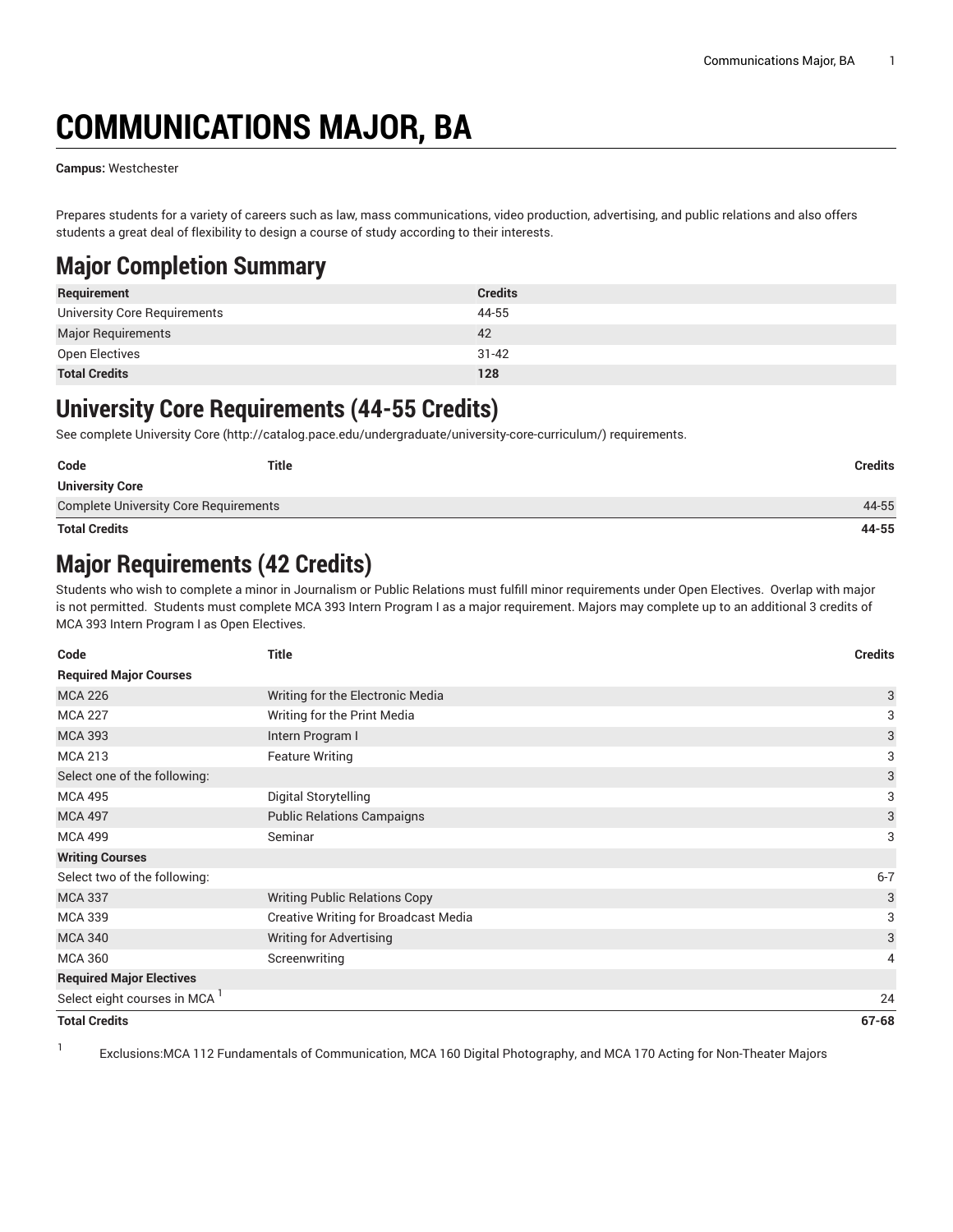# **Open Electives (31-42 Credits)**

| Code                  | Title | <b>Credits</b> |
|-----------------------|-------|----------------|
| <b>Open Electives</b> |       |                |
| Select 31-42 credits  |       | $31 - 42$      |
|                       |       |                |

**Total Credits 31-42**

<sup>1</sup> With department chair's approval may include an additional <sup>3</sup> credits of internship.

## **General Track**

| <b>Course</b>                                            | <b>Title</b>                                             | <b>Credits</b> |
|----------------------------------------------------------|----------------------------------------------------------|----------------|
| <b>First Year</b>                                        |                                                          |                |
| Fall                                                     |                                                          |                |
| <b>ENG 110</b>                                           | Composition                                              | 3              |
| <b>CIS 101</b>                                           | Introduction to Computing                                | 3              |
| <b>MCA 226</b>                                           | Writing for the Electronic Media                         | 3              |
| Two Learning Community (LC) courses                      |                                                          | 6              |
| <b>UNV 101</b>                                           | First-Year Seminar. Introduction to University Community | 1              |
|                                                          | <b>Credits</b>                                           | 16             |
| <b>Spring</b>                                            |                                                          |                |
| See advisor for approved MAT Course selection            |                                                          | 3              |
| <b>MCA 227</b>                                           | Writing for the Print Media                              | 3              |
| One elective course in subject MCA                       |                                                          | 3              |
| Open Elective Course                                     |                                                          | 3              |
| <b>ENG 120</b>                                           | <b>Critical Writing</b>                                  | 4              |
|                                                          | <b>Credits</b>                                           | 16             |
| <b>Second Year</b>                                       |                                                          |                |
| Fall                                                     |                                                          |                |
| <b>MCA 340</b>                                           | <b>Writing for Advertising</b>                           | 3              |
| One elective course in subject MCA                       |                                                          | 3              |
| Open Elective Course                                     |                                                          | 3              |
| Take any one remaining Area of Knowledge course          |                                                          | 3              |
| One Civic Engagement (CE) course                         |                                                          | 3              |
|                                                          | <b>Credits</b>                                           | 15             |
| <b>Spring</b>                                            |                                                          |                |
| Take any one remaining Area of Knowledge course          |                                                          | 3              |
| <b>MCA 337</b>                                           | <b>Writing Public Relations Copy</b>                     | 3              |
| One elective course in subject MCA                       |                                                          | 3              |
| One elective course in subject MCA                       |                                                          | 3              |
| <b>ENG 201</b>                                           | Writing in the Disciplines                               | 3              |
|                                                          | <b>Credits</b>                                           | 15             |
| <b>Third Year</b>                                        |                                                          |                |
| Fall                                                     |                                                          |                |
| Take any one remaining Area of Knowledge course          |                                                          | 3              |
| First Second Language Course. See Advisor for guidelines |                                                          | 3              |
| One Lab Science course                                   |                                                          | 3              |
| One elective course in subject MCA                       |                                                          | 3              |
| One elective course in subject MCA                       |                                                          | 3              |
|                                                          | <b>Credits</b>                                           | 15             |
| <b>Spring</b>                                            |                                                          |                |
| Take any one remaining Area of Knowledge course          |                                                          | 3              |
| Take any one remaining Area of Knowledge course          |                                                          | 3              |
| Second Language Course, if applicable                    |                                                          | 3              |
|                                                          |                                                          |                |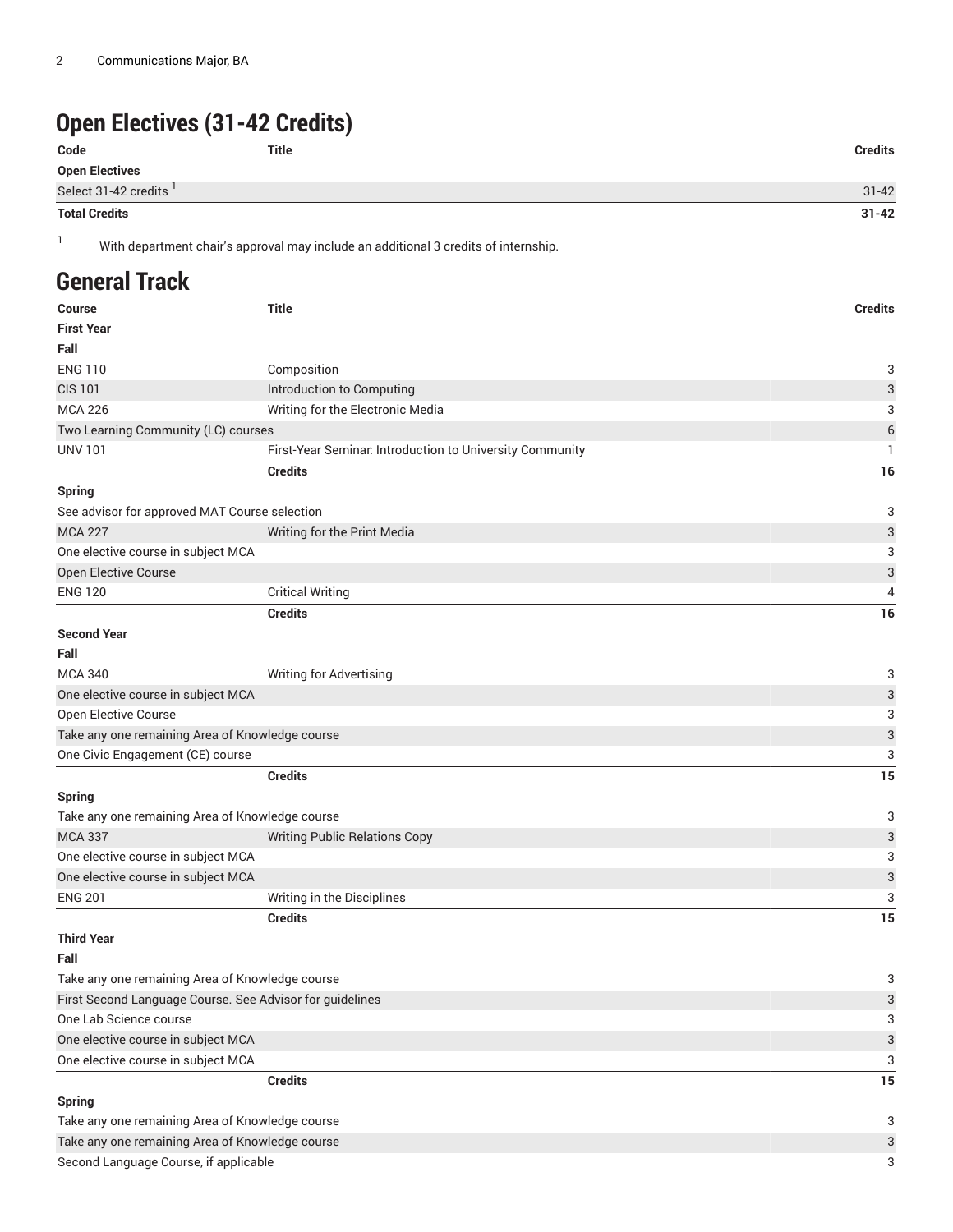| One elective course in subject MCA              |                                                 | 3   |
|-------------------------------------------------|-------------------------------------------------|-----|
| Open Elective Course                            |                                                 | 3   |
|                                                 | <b>Credits</b>                                  | 15  |
| <b>Fourth Year</b>                              |                                                 |     |
| Fall                                            |                                                 |     |
|                                                 | Take any one remaining Area of Knowledge course | 3   |
| Take any one remaining Area of Knowledge course |                                                 | 3   |
| <b>COM 200</b>                                  | <b>Public Speaking</b>                          | 3   |
| <b>MCA 393</b>                                  | Intern Program I                                | 3   |
| Open Elective Course                            |                                                 | 3   |
|                                                 | <b>Credits</b>                                  | 15  |
| <b>Spring</b>                                   |                                                 |     |
| Take any one remaining Area of Knowledge course |                                                 | 3   |
| One elective course in subject MCA              |                                                 | 3   |
| Open Elective Course                            |                                                 | 3   |
| Open Elective Course                            |                                                 | 3   |
| <b>MCA 499</b>                                  | Seminar                                         | 3   |
|                                                 | <b>Credits</b>                                  | 15  |
|                                                 | <b>Total Credits</b>                            | 122 |

# **Communications, BA/Communications and Digital Media, MA Track**

| <b>Course</b>                                   | <b>Title</b>                                             | <b>Credits</b>            |
|-------------------------------------------------|----------------------------------------------------------|---------------------------|
| <b>First Year</b>                               |                                                          |                           |
| Fall                                            |                                                          |                           |
| <b>ENG 110</b>                                  | Composition                                              | 3                         |
| <b>CIS 101</b>                                  | Introduction to Computing                                | $\ensuremath{\mathsf{3}}$ |
| <b>MCA 226</b>                                  | Writing for the Electronic Media                         | 3                         |
| Two Learning Community (LC) courses             |                                                          | $6\,$                     |
| <b>UNV 101</b>                                  | First-Year Seminar. Introduction to University Community | 1                         |
|                                                 | <b>Credits</b>                                           | 16                        |
| <b>Spring</b>                                   |                                                          |                           |
| See advisor for approved MAT Course selection   |                                                          | 3                         |
| <b>MCA 227</b>                                  | Writing for the Print Media                              | 3                         |
| One elective course in subject MCA              |                                                          | 3                         |
| Open Elective Course                            |                                                          | $\ensuremath{\mathsf{3}}$ |
| <b>ENG 120</b>                                  | <b>Critical Writing</b>                                  | 4                         |
|                                                 | <b>Credits</b>                                           | 16                        |
| <b>Second Year</b>                              |                                                          |                           |
| Fall                                            |                                                          |                           |
| <b>MCA 340</b>                                  | Writing for Advertising                                  | 3                         |
| One elective course in subject MCA              |                                                          | 3                         |
| <b>Open Elective Course</b>                     |                                                          | 3                         |
| Take any one remaining Area of Knowledge course |                                                          | 3                         |
| One Civic Engagement (CE) course                |                                                          | 3                         |
|                                                 | <b>Credits</b>                                           | 15                        |
| <b>Spring</b>                                   |                                                          |                           |
| Take any one remaining Area of Knowledge course |                                                          | 3                         |
| <b>MCA 337</b>                                  | <b>Writing Public Relations Copy</b>                     | 3                         |
| One elective course in subject MCA              |                                                          | 3                         |
| One elective course in subject MCA              |                                                          | $\ensuremath{\mathsf{3}}$ |
| <b>ENG 201</b>                                  | Writing in the Disciplines                               | 3                         |
|                                                 | <b>Credits</b>                                           | 15                        |